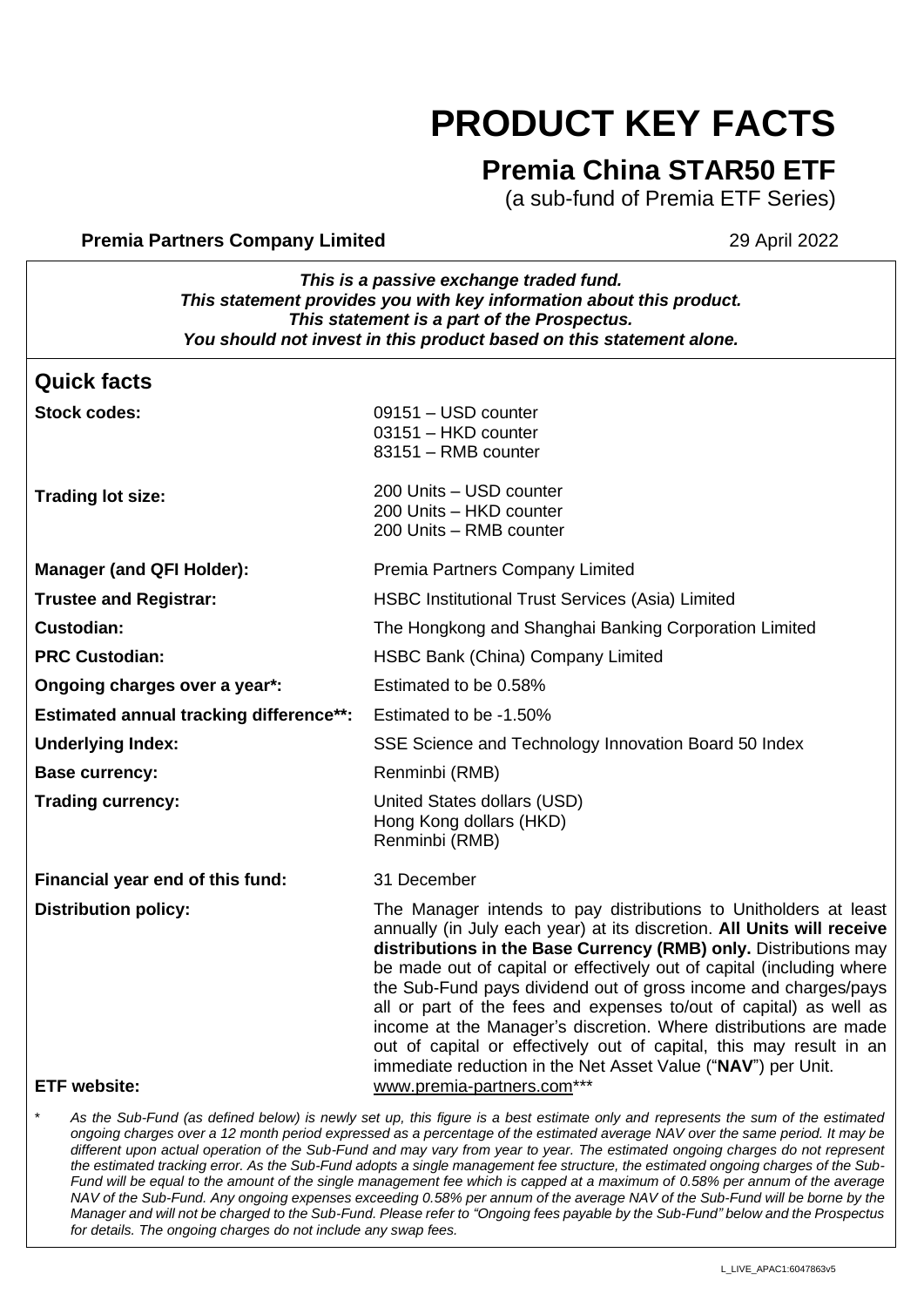- *\*\* This is an estimated annual tracking difference. Investors should refer to the Sub-Fund's website for information on the actual tracking difference*.
- \*\*\* *This website has not been reviewed by the SFC*.

# **What is this product?**

Premia China STAR50 ETF (the "**Sub-Fund**") is a sub-fund of Premia ETF Series, which is an umbrella unit trust established under Hong Kong law. The units of the Sub-Fund ("**Units**") are listed on The Stock Exchange of Hong Kong Limited (the "**SEHK**"). These Units are traded on the SEHK like listed stocks. The Sub-Fund is a passively managed index tracking exchange traded fund under Chapter 8.6 of the Code on Unit Trusts and Mutual Funds (the "**Code**").

The Sub-Fund invests directly in the PRC's domestic securities markets through the Manager's status as a qualified foreign institutional investor ("**QFI**") and/or if the A-Shares listed on the Science and Technology Innovation Board of Shanghai Stock Exchange ("**STAR Board**") are eligible for trading via the Shanghai-Hong Kong Stock Connect (the "**Stock Connect**"), through the Stock Connect. For the avoidance of doubt, currently not all of the A-Shares listed on the STAR Board are eligible for trading via the Stock Connect.

# **Objective and investment strategy**

#### **Objective**

The investment objective of the Sub-Fund is to provide investment results that, before fees and expenses, closely correspond to the performance of the SSE Science and Technology Innovation Board 50 Index (the "**Index**").

#### **Strategy**

In seeking to achieve the Sub-Fund's investment objective, the Manager intends to adopt a combination of physical representative sampling and synthetic representative sampling strategies. The Sub-Fund will:

(i) primarily use a physical representative sampling strategy by investing 50% to 100% of its NAV in securities constituting the Index ("**Index Securities**"); and

(ii) where the Manager believes such investments are beneficial to the Sub-Fund and will help the Sub-Fund achieve its investment objective, use a synthetic representative sampling strategy as an ancillary strategy by investing up to 50% of the Sub-Fund's NAV in financial derivative instruments ("**FDIs**"), which will only be unfunded total return swaps with one or more counterparties.

Exposure of the Sub-Fund to the Index Securities (either through direct investment or through FDIs) will be in substantially the same weightings (i.e. proportions) as these Index Securities have in the Index.

#### *Physical representative sampling sub-strategy*

For direct investments in the Index Securities, currently, the Sub-Fund will invest primarily through the Manager's QFI status and/or the Stock Connect. The Manager may invest up to 100% of the Sub-Fund's NAV through either QFI and/or the Stock Connect. The Sub-Fund may invest in a representative portfolio of securities that has a high correlation with the Index, and the Manager may invest in other securities that are not included in the Index.

#### *Synthetic representative sampling sub-strategy*

The Sub-Fund's synthetic representative sampling sub-strategy will involve investing up to 50% of its NAV directly in FDIs, which will only be direct investments in unfunded total return swap transaction(s) whereby no upfront payment is made by the Sub-Fund to the swap counterparty(ies). The Sub-Fund will receive from the swap counterparty(ies) an exposure to the economic gain or loss in the performance of the Index (net of swap fees). In return the Sub-Fund will provide the swap counterparty(ies) an exposure to the economic gain or loss in the performance of a portfolio of assets consisting of cash or cash equivalent securities which the Sub-Fund will hold ("**Asset Portfolio**"). The Sub-Fund will own the Asset Portfolio.

The Manager will manage the Sub-Fund with the objective to reduce its single counterparty net exposure to nil. The Manager will only use a synthetic representative sampling sub-strategy when it considers that such investments are beneficial to the Sub-Fund.

The Sub-Fund will bear the swap fees, which is a one-off variable fee consisting of commission and transaction costs payable to the swap counterparty each time the Sub-Fund enters into a swap transaction. The swap fees are charged based on the notional value of the swap transaction. No fees are payable for the unwinding or early termination of swaps. The swap fees will be borne by the Sub-Fund and hence may have an adverse impact on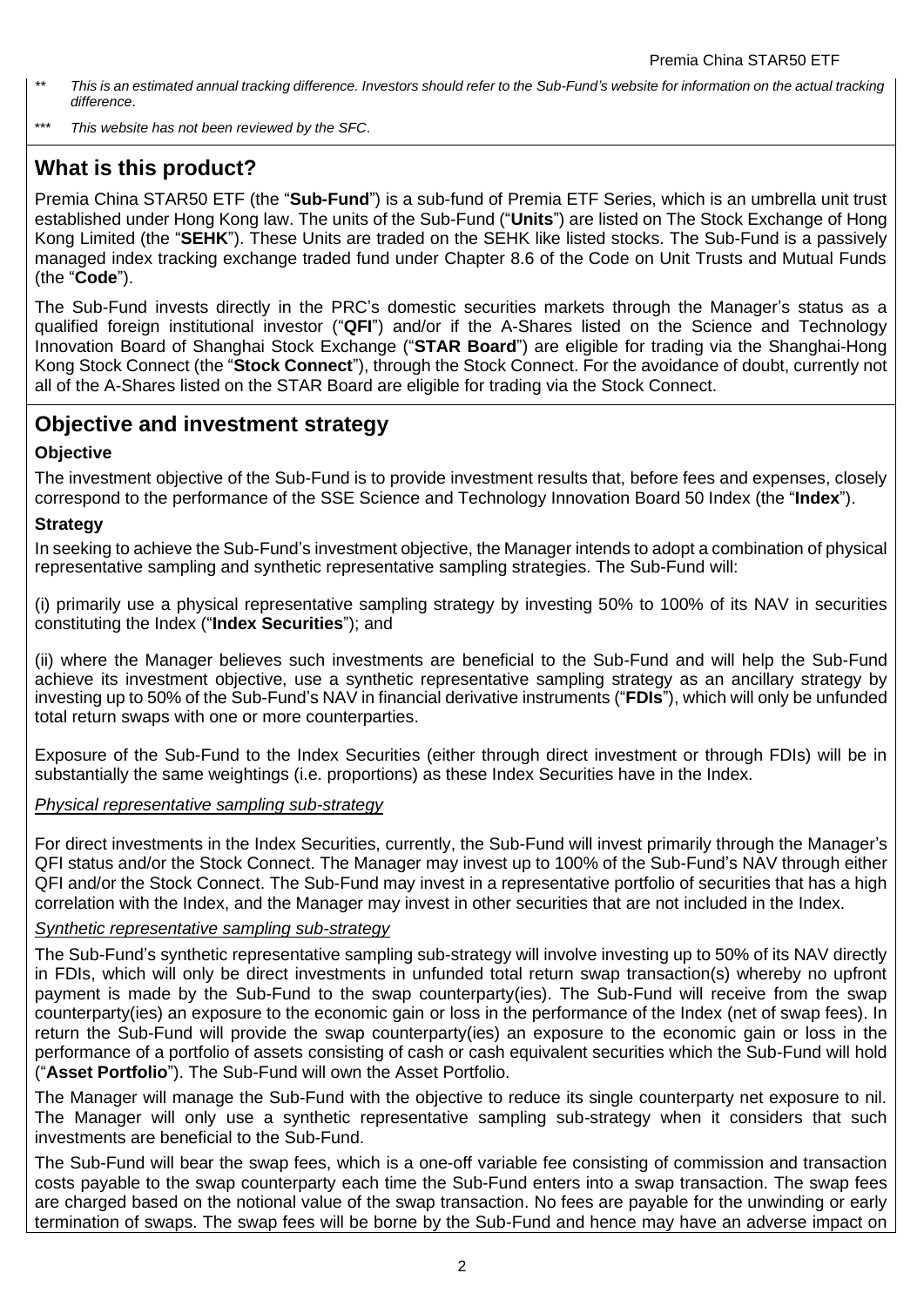the NAV and the performance of the Sub-Fund, and may result in higher tracking difference. The swap fees will be disclosed in the Sub-Fund's annual financial reports.

The maximum limit of the excess of index weightings of the Sub-Fund's holdings over the weightings in the Index will be 3%.

The diagram below illustrates the investment strategies of the Sub-Fund:



#### *Other investments*

Other than swaps, the Sub-Fund may also invest in other FDIs such as forwards for hedging purposes provided that the Sub-Fund's net derivative exposure does not exceed 50% of its NAV. The Sub-Fund may also invest in (a) RMB denominated money market funds as authorized under Chapter 8.2 of the Code or regulated in a manner generally comparable with the requirements of the SFC and acceptable to the SFC, subject to corresponding investment restrictions or limitations applicable to such investments or exposures as set out in Chapter 7 of the Code and (b) cash deposits for cash management purposes. The Sub-Fund's investments in the aforementioned RMB denominated money market funds and cash deposits (which, for the avoidance of doubt, do not include any cash in the Asset Portfolio) are not anticipated to exceed 5% of the NAV of the Sub-Fund.

The Manager does not intend to engage in sale and repurchase transactions, reverse repurchase transactions, or other similar over-the-counter transactions. The Sub-Fund may enter into securities lending transactions for up to 50% and expected level of approximately 20% of the Sub-Fund's NAV. Please refer to the sub-section titled "Securities Lending" of the section headed "Investment Objective, Strategy And Restrictions, Securities Lending And Borrowing" in Part 1 of the Prospectus and Appendix 9 in Part 2 of the Prospectus regarding details of the arrangements.

#### **Index**

SSE Science and Technology Innovation Board 50 Index consists of 50 securities with the largest market capitalisation and good liquidity (defined as the securities with the highest average daily trading volume in the past year) listed on SSE Science and Technology Innovation Board. It measures the performance of securities of leading technological innovation-based enterprises. The SSE Science and Technology Innovation Board is a new listing board run by the Shanghai Stock Exchange ("**SSE**") that focuses on Chinese science and technology companies. According to the SSE, companies listed on the SSE Science and Technology Innovation Board are mainly from high-tech and strategic emerging industries, and most focus on next-generation information technology, biomedicine, high-end equipment and other industries.

The Index is a net total return, free float adjusted market capitalisation weighted index compiled and published by China Securities Index Co., Ltd ("**CSI**" or the "**Index Provider**"). It was incorporated jointly by the SSE and the Index Provider. The Manager (and each of its Connected Persons) is independent of the Index Provider. The Index is calculated and disseminated in RMB on a real-time basis and is maintained by CSI. The Index, being a net total return index, calculates the performance of the index constituents on the basis that any dividends or distributions are reinvested after the deduction of any withholding taxes that may apply. It is denominated and quoted in RMB.

As at 29 March 2022, it comprised 50 constituent securities with free float adjusted market capitalisation of approximately RMB 727.41billion (being the free float adjusted market capitalisation and weights of the Index). The Index was launched on 23 July 2020 with a base date on 31 December 2019 and a base level of 1000.

You can obtain the most updated list of the constituents of the Index, their respective weightings, the last closing index level and additional information including important news of the Index from the website of the Index Provider at<http://www.csindex.com.cn/en/indices/index-detail/000688> (the contents of which has not been reviewed by the SFC).

### **Vendor codes** Bloomberg: STAR50NR Index

# **Use of derivatives / investment in derivatives**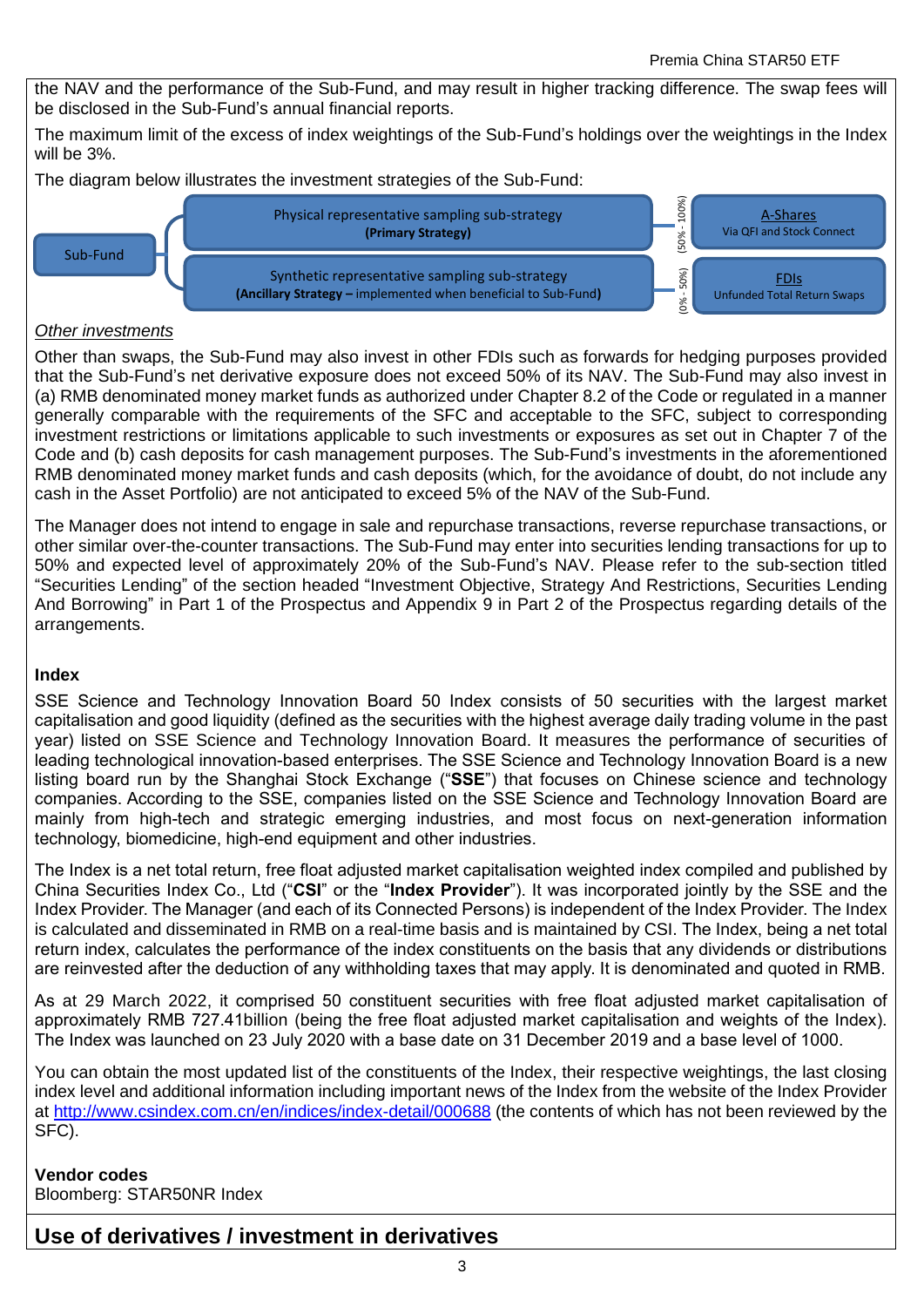The Sub-Fund's net derivative exposure may be up to 50% of the Sub-Fund's NAV.

### **What are the key risks?**

#### **Investment involves risks. Please refer to the Prospectus for details including the risk factors.**

#### **1. General investment risk**

• The Sub-Fund's investment portfolio may fall in value due to any of the key risk factors below and therefore your investment in the Sub-Fund may suffer losses. There is no guarantee of the repayment of principal. There is also no assurance that the Sub-Fund will achieve its investment objective.

#### **2. Equity market risk**

• The Sub-Fund's investment in equity securities is subject to general market risks, whose value may fluctuate due to various factors, such as changes in investment sentiment, political and economic conditions and issuer-specific factors.

#### **3. Concentration / PRC market risks**

• The Sub-Fund's investments are concentrated in the PRC with a focus on technology market and the STAR Board. The value of the Sub-Fund may be more volatile than that of a fund having a more diverse portfolio of investments. The PRC is considered an emerging market and A-Shares market is more volatile and unstable than the developed markets. The value of the Sub-Fund may be more susceptible to adverse economic, political, policy, foreign exchange, liquidity, tax, legal or regulatory event affecting the PRC market.

#### **4. Risks relating to STAR Board**

- *Higher fluctuation in stock prices and liquidity risk*: Listed companies on the STAR Board are usually of emerging nature with smaller operating scale. Listed companies on the STAR Board are subject to wider price fluctuation limits, and due to higher entry thresholds for investors may have limited liquidity, compared to other boards. Hence, companies listed on STAR Board are subject to higher fluctuation in stock prices and liquidity risks and have higher risks and turnover ratios than companies listed on the main board of the SSE.
- *Over-valuation risk*: Securities listed on the STAR Board may be overvalued and such exceptionally high valuation may not be sustainable. Stock price may be more susceptible to manipulation due to fewer circulating shares.
- *Differences in regulation:* The rules and regulations regarding companies listed on the STAR Board are less stringent in terms of profitability and share capital than those in the main boards.
- *Delisting risk*: It may be more common and faster for companies listed on the STAR Board to delist. The STAR Board has stricter criteria for delisting compared to the main boards. This may have an adverse impact on the Sub-Fund if the companies that it invests in are delisted.
- *Concentration risk:* STAR Board is a newly established board and may have a limited number of listed companies during the initial stage. Investments in STAR Board may be concentrated in a small number of stocks and subject the Sub-Fund to higher concentration risk.
- Investments in the STAR Board may result in significant losses for the Sub-Fund and its investor.

#### **5. Risks of investing in companies focusing on technology innovation**

- The Sub-Fund's investments are concentrated in companies focusing on technology innovation. Many of the companies focusing on technology innovation have a relatively short operating history. Technology companies are often characterised by relatively higher volatility in price performance when compared to other economic sectors. Companies in the technology sector also face intense competition, and there may also be substantial government intervention, which may have an adverse effect on profit margins. Rapid changes could render obsolete the products and services offered by these companies. These companies are also subject to the risks of loss or impairment of intellectual property rights or licences, cyber security risks resulting in undesirable legal, financial, operational and reputational consequences. The value of the Sub-Fund may be more volatile than that of a fund having a more diverse portfolio of investments.
- The Sub-Fund may be exposed to risks associated with different technology sectors and themes (including information technology, energy and healthcare, etc.). A downturn in the business for companies in these sectors or themes may have adverse effects on the Sub-Fund.

#### **6. Risks of investing in FDIs/unfunded swap transaction(s)**

- The Sub-Fund's synthetic representative sampling sub-strategy will involve investing up to 50% of its NAV in FDIs, which will only be direct investment in unfunded total return swap transaction(s) through one or more counterparty(ies). Other than swaps, the Sub-Fund may also invest in other FDIs such as forwards for hedging purposes. As such, the Sub-Fund may suffer significant losses if a swap counterparty fails to perform its obligations, or in case of insolvency or default of the counterparty(ies).
- Risks associated with FDI include counterparty / credit risk, liquidity risk, valuation risk, volatility risk and over-the-counter transaction risk. FDIs are susceptible to price fluctuations and higher volatility, which may result in large bid and offer spreads with no active secondary market. The leverage element / component of an FDI can result in a loss significantly greater than the amount invested in the FDI by the Sub-Fund. Exposure to FDI may lead to a higher risk of significant loss by the Sub-Fund. The Sub-Fund may suffer losses if a counterparty of the derivative contract defaults or fails to perform its obligations or becomes insolvent.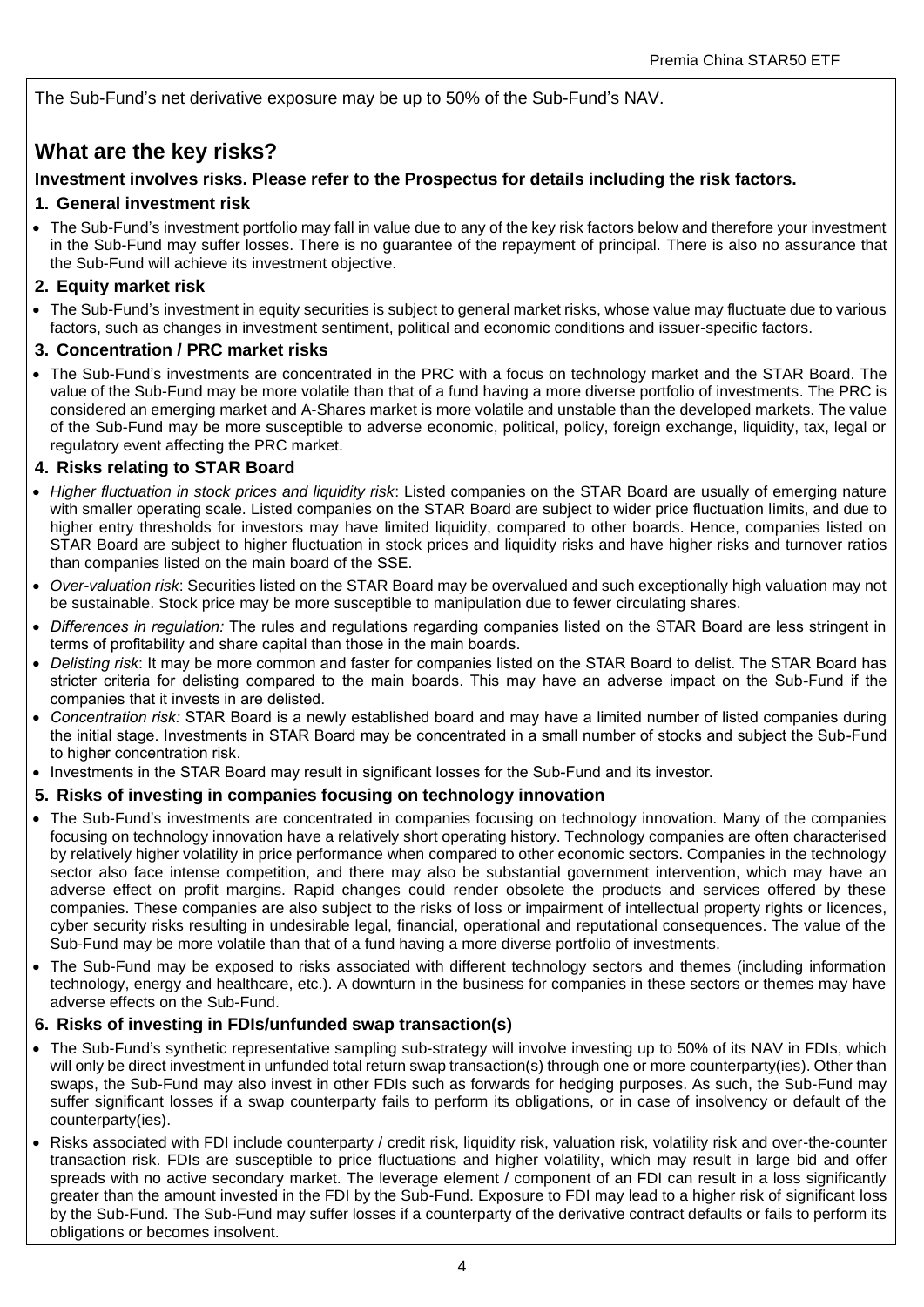#### **7. QFI Systematic Risk**

- The Sub-Fund's ability to make the relevant investments or to fully implement or pursue its investment objective and strategy is subject to the applicable laws, rules and regulations (including restrictions on investments and repatriation of principal and profits) in the PRC, which are subject to change and such change may have potential retrospective effect.
- The Sub-Fund may suffer substantial losses if the approval of the QFI status is being revoked/terminated or otherwise invalidated as the Sub-Fund may be prohibited from trading of relevant securities and repatriation of the Sub-Fund's monies, or if any of the key operators or parties (including QFI custodian/brokers) is bankrupt/in default and/or is disqualified from performing its obligations (including execution or settlement of any transaction or transfer of monies or securities).

#### **8. Renminbi currency and conversion risk**

- RMB is currently not freely convertible and is subject to exchange controls and restrictions.
- Non-RMB based investors are exposed to foreign exchange risk and there is no guarantee that the value of RMB against the investors' base currencies (for example HKD) will not depreciate. Any depreciation of RMB could adversely affect the value of the investor's investment in the Sub-Fund.
- Although offshore RMB (CNH) and onshore RMB (CNY) are the same currency, they trade at different rates. Any divergence between CNH and CNY may adversely impact the Sub-Fund's investors.
- Under exceptional circumstances, payment of redemptions and/or dividend payment in RMB may be delayed due to the exchange controls and restrictions applicable to RMB.

#### **9. Shanghai-Hong Kong Stock Connect Risk**

• The relevant rules and regulations on Stock Connect are subject to change which may have potential retrospective effect. Stock Connect is subject to quota limitations. Where a suspension in the trading through Stock Connect is effected, the Sub-Fund's ability to invest in A-Shares or access the PRC market through the programme will be adversely affected. In such event, the Sub-Fund's ability to achieve its investment objective could be negatively affected.

#### **10. Other Currency Distribution and Distributions out of or effectively out of capital risk**

- All Units will receive distributions in the Base Currency (RMB) only. In the event that the relevant Unitholder has no RMB account, the Unitholder may have to bear the fees and charges and/or suffer the foreign exchange losses associated with the conversion of such distribution from RMB to HKD or any other currency. The Unitholder may also have to bear bank or financial institution fees and charges associated with the handling of the distribution payment.
- Payment of dividends out of capital or effectively out of capital amounts to a return or withdrawal of part of an investor's original investment or from any capital gains attributable to that original investment. Any such distributions may result in an immediate reduction in the NAV per Unit of the Sub-Fund.

#### **11. Securities Lending Transactions Risk**

• Securities lending transactions may involve the risk that the borrower may fail to return the securities lent out in a timely manner and the value of the collateral may fall below the value of the securities lent out.

#### **12. Passive investments risk**

• The Sub-Fund is passively managed and the Manager will not have the discretion to adapt to market changes due to the inherent investment nature of the Sub-Fund. Falls in the Index are expected to result in corresponding falls in the value of the Sub-Fund.

#### **13. Tracking error risk**

• The Sub-Fund may be subject to tracking error risk, which is the risk that its performance may not track that of the Index exactly. This tracking error may result from the investment strategy used and/or fees and expenses. The Manager will monitor and seek to manage such risk and minimise tracking error. There can be no assurance of exact or identical replication at any time of the performance of the Index.

#### **14. Trading risks**

- The trading price of Units on the SEHK is driven by market factors such as the demand and supply of Units. The Units may trade at a substantial premium or discount to the Sub-Fund's NAV.
- As investors will pay certain charges (e.g. trading fees and brokerage fees) to buy or sell Units on the SEHK, investors may pay more than the NAV per Unit when buying Units on the SEHK, and may receive less than the NAV per Unit when selling Units on the SEHK.
- The units in the RMB counter are RMB denominated securities traded on the SEHK and settled in CCASS. Not all stockbrokers or custodians may be ready and able to carry out trading and settlement of the RMB traded units. The limited availability of RMB outside the PRC may also affect the liquidity and trading price of the RMB traded units.

#### **15. Trading hours differences risks**

- As the STAR Board of the SSE on which the Index constituents are traded may be open when Units in the Sub-Fund are not priced, the value of the securities in the Sub-Fund's portfolio may change on days when investors will not be able to purchase or sell the Sub-Fund's Units.
- Differences in trading hours between the STAR Board of the SSE and the SEHK may also increase the level of premium or discount of the Unit price to Sub-Fund's NAV because if the STAR Board of the SSE is closed while the SEHK is open, the Index level may not be available.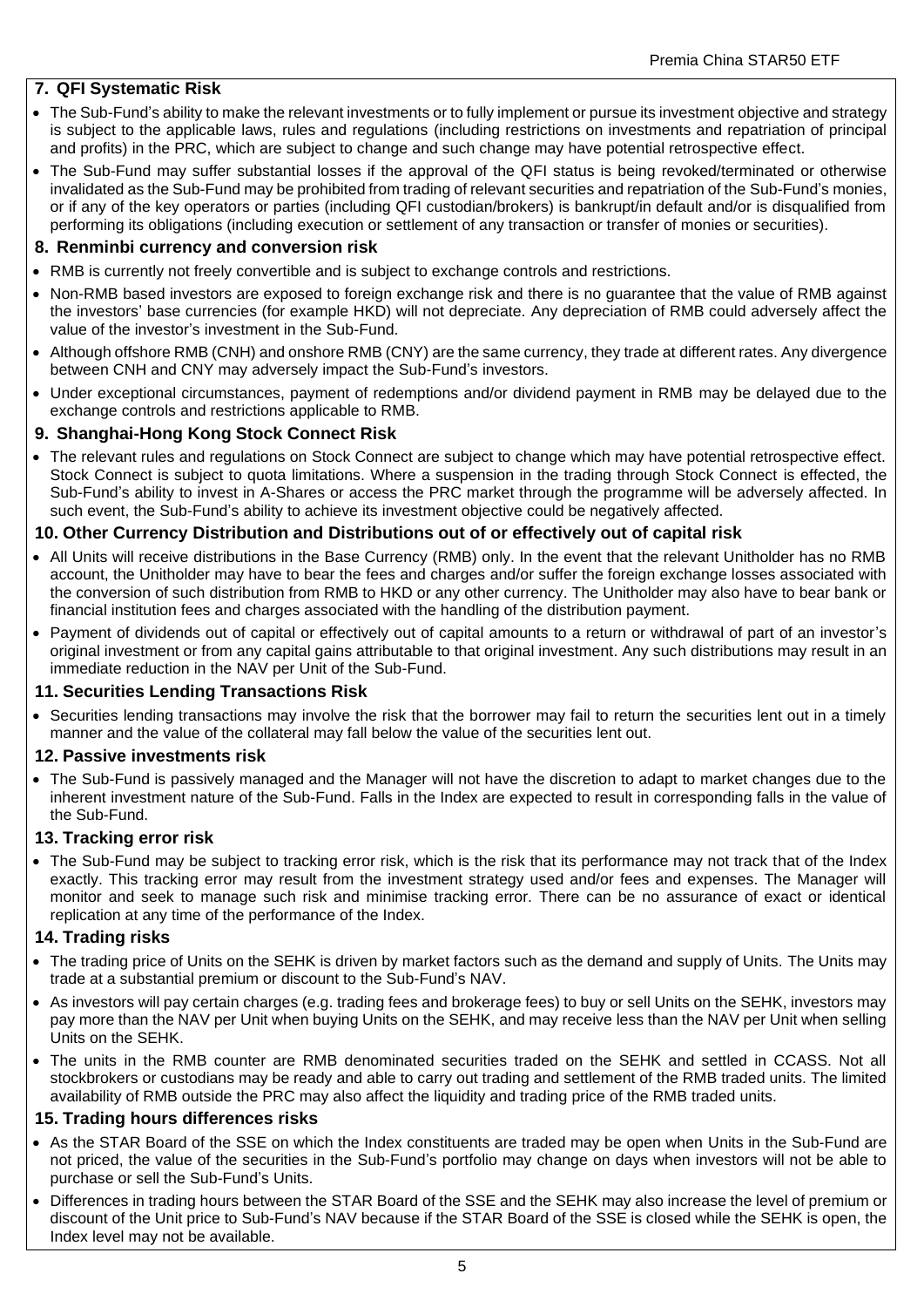• A-Shares are subject to trading bands which restrict increases and decreases in the trading price. Units listed on the SEHK are not. This difference may also increase the level of premium or discount of the Unit price to its NAV or the Sub-Fund may be unable to track the Index.

#### **16. Multi-counter risks**

• If there is a suspension of the inter-counter transfer of Units between the counters and/or any limitation on the level of services by brokers and CCASS participants, Unitholders will only be able to trade their Units in one counter only, which may inhibit or delay an investor dealing. The market price of Units traded in each counter may deviate significantly. As such, investors may pay more or receive less when buying or selling Units traded in HKD on the SEHK than in respect of Units traded in RMB or other currencies and vice versa.

#### **17. Termination risks**

• The Sub-Fund may be terminated early under certain circumstances, for example, where the Index is no longer available for benchmarking or if the size of the Sub-Fund falls below HKD100 million or its equivalent in the Sub-Fund's base currency. Investors may not be able to recover their investments and suffer a loss when the Sub-Fund is terminated.

#### **18. Reliance on market maker and liquidity risks**

- Although the Manager will ensure that at least one market maker will maintain a market for the Units traded in each counter, and that at least one market maker in each counter gives not less than 3 months' notice prior to terminating the relevant market maker agreement, liquidity in the market for Units may be adversely affected if there is no or only one market maker for the Units. There is no guarantee that any market making activity will be effective.
- There may be less interest by potential market makers making a market in units denominated and traded in RMB. Any disruption to the availability of RMB may adversely affect the capability of market makers in providing liquidity for the Units.

#### **19. PRC tax risk**

• Based on professional and independent tax advice, the Manager does not currently make withholding income tax provision for gross realised or unrealised capital gains derived from trading of A-Shares. There are risks and uncertainties associated with the current PRC tax laws, regulations and practice in respect of capital gains realised via QFI status or Shanghai-Hong Kong Stock Connect on the Sub-Fund's investments in the PRC (which may have retrospective effect). Any increased tax liabilities on the Sub-Fund may adversely affect the Sub-Fund's value.

# **How has the fund performed?**

Since the Sub-Fund is newly set up, there is insufficient data to provide a useful indication of past performance to investors.

# **Is there any guarantee?**

The Sub-Fund does not have any guarantees. You may not get back the amount of money you invest.

# **What are the fees and charges?**

Please refer to the section entitled "Fees and Expenses" of the Prospectus for details of other fees and expenses.

#### **Charges incurred when trading the Sub-Fund on the SEHK**

| <b>Fees</b>                                  | What you pay                                  |
|----------------------------------------------|-----------------------------------------------|
| Brokerage fee                                | Market rates                                  |
| <b>Transaction levy</b>                      | $0.0027\%$ <sup>1</sup> of the trading price  |
| Trading fee                                  | $0.005\%$ <sup>2</sup> of the trading price   |
| Financial Reporting Council transaction levy | $0.00015\%$ <sup>3</sup> of the trading price |
| Stamp duty                                   | Nil                                           |
| Inter-counter transfer fee                   | HKD5 per instruction <sup>4</sup>             |

*<sup>1</sup> Transaction levy of 0.0027% of the trading price of the Units, payable by each of the buyer and the seller.*

*<sup>2</sup> Trading fee of 0.005% of the trading price of the Units, payable by each of the buyer and the seller.*

*3 Financial Reporting Council transaction levy of 0.00015% of the trading price of the Units, payable by each of the buyer and the seller from 1 January 2022.*

*<sup>4</sup>HKSCC will charge each CCASS participant a fee of HKD5 per instruction for effecting an inter-counter transfer between one counter and another counter. Investors should check with their brokers regarding any additional fees.*

#### **Ongoing fees payable by the Sub-Fund**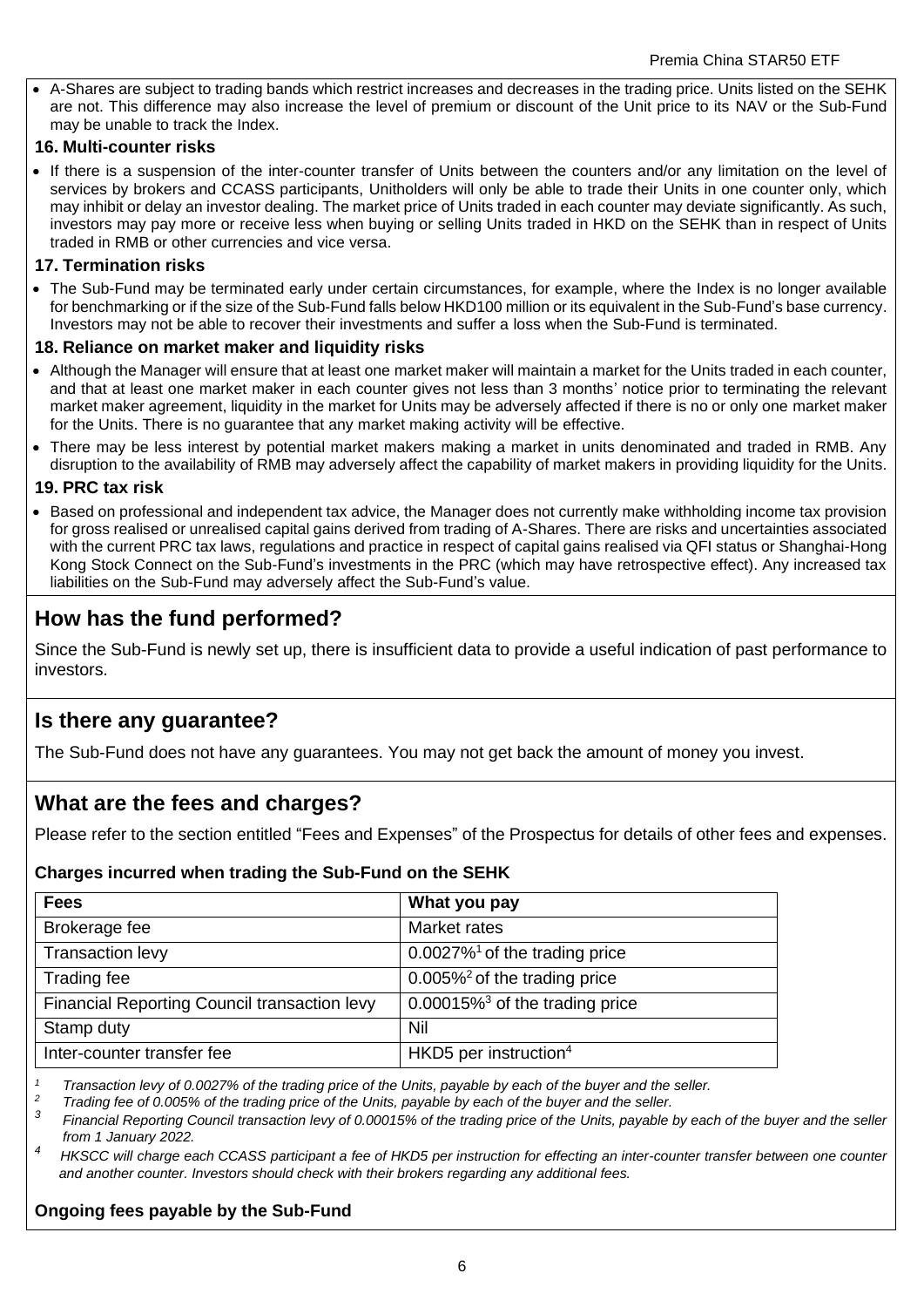The following expenses will be paid out of the Sub-Fund. They affect you because they reduce the NAV of the Sub-Fund which may affect the trading price.

| <b>Fees</b>                                                                                           | Annual rate (as a % of the Sub-Fund's NAV) |
|-------------------------------------------------------------------------------------------------------|--------------------------------------------|
| Management fee*                                                                                       | 0.58% per annum                            |
| Trustee fee (inclusive of the<br>custodian fee, the PRC<br>custodian fee and<br>the<br>registrar fee) | Included in the management fee             |
| Performance fee                                                                                       | Nil                                        |
| Administration and custody<br>fees                                                                    | Included in the management fee             |

*\* The management fee is a single flat fee to cover all of the Sub-Fund's fees, costs and expenses (and its due proportion of any costs and expenses of the Trust allocated to it). The ongoing charges of the Sub-Fund is equal to the amount of the single management fee which is capped at a maximum of 0.58% per annum of the average NAV of the Sub-Fund. Any increase or removal of the cap is subject to the prior approval of the SFC and one month's prior notice to Unitholders. Please refer to the Prospectus for details.*

### **Other fees**

You may have to pay other fees when dealing in the Units of the Sub-Fund.

# **Additional information**

You can find the following information relating to the Sub-Fund (in English and in Chinese) at the following website [www.premia-partners.com](http://www.premia-partners.com/) (which has not been reviewed by the SFC):

- The Prospectus including the Product Key Facts Statement (as revised from time to time)
- The latest annual audited accounts and interim half yearly unaudited report of the Sub-Fund (in English only)
- Any notices relating to material changes to the Sub-Fund which may have an impact on its investors such as material alterations or additions to the Prospectus including the Product Key Facts Statement or the constitutive documents of the Trust and/or the Sub-Fund
- Any public announcements made by the Manager in respect of the Sub-Fund, including information with regard to the Sub-Fund and the Index, the suspension of creations and redemptions of Units, the suspension of the calculation of its NAV, changes in its fees and the suspension and resumption of trading in its Units
- The near real time indicative NAV per Unit of the Sub-Fund (updated every 15 seconds throughout each dealing day) in RMB, USD and in HKD
- The last NAV of the Sub-Fund in RMB only and the last NAV per Unit of the Sub-Fund in RMB, USD and in HKD
- The past performance information of the Sub-Fund
- The tracking difference and tracking error of the Sub-Fund
- The full portfolio holdings of the Sub-Fund (updated on a daily basis)
- The latest list of the participating dealers and market makers of the Sub-Fund
- The composition of distributions (i.e. the relative amounts paid out of (i) net distributable income, and (ii) capital), if any, for a 12-month rolling period

The near real time indicative NAV per Unit in USD and HKD is indicative and for reference only and is updated every 15 seconds during SEHK trading hours and is calculated by Interactive Data (Hong Kong) Limited using the near real time indicative NAV per Unit in RMB multiplied by a near real time USD:RMB or HKD:RMB foreign exchange rate quoted by Interactive Data (Hong Kong) Limited. Since the indicative NAV per Unit in RMB will not be updated when the underlying A-Shares market is closed, the change in the indicative NAV per Unit in USD or HKD (if any) during such period is solely due to the change in the near real time foreign exchange rate.